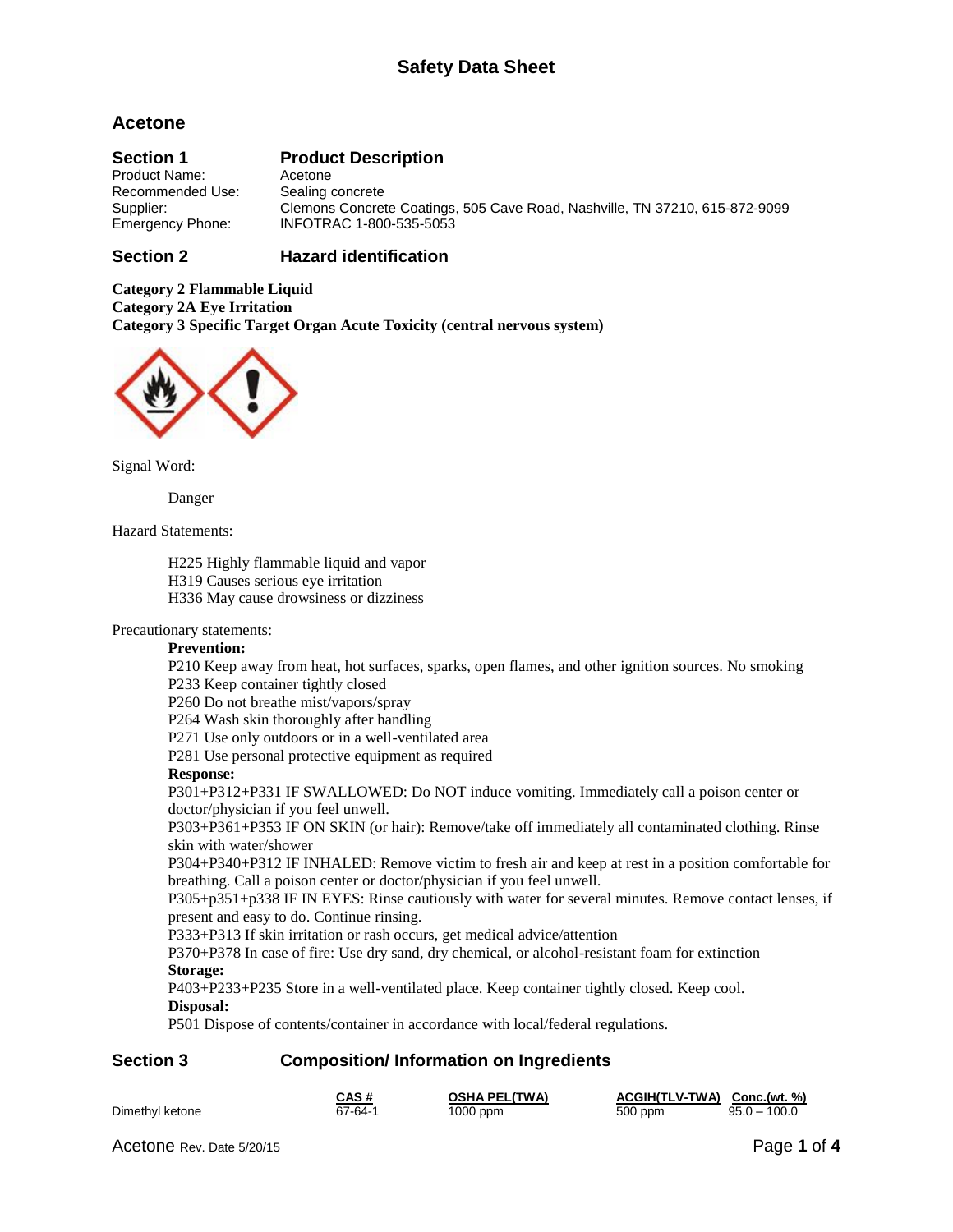## **Section 4 First Aid Measures**

#### **Emergency First Aid Procedures**

**Skin:** Clean material from skin with acetone, then wash with soap and water followed by moisturizer. If irritation persists, contact a physician.

**Eyes:** Flush with a gentle but large stream of clean water for 15 minutes, lifting the lower and upper eyelids occasionally. Remove contact lenses if able. Call a physician if irritation persists.

**Inhalation:** Move to fresh air and provide oxygen if breathing is difficult. Seek medical attention.

**Ingestion:** DO NOT INDUCE VOMITING. Give large quantities of water. Do not give milk or alcoholic beverages. If vomiting occurs spontaneously, keep head below hips to prevent aspiration of liquid into the lungs. Get medical attention immediately.

## **Section 5 Firefighting Procedures**

**Suitable Extinguishing Media:** Dry chemical, CO2, alcohol-resistant foam

**Unsuitable Extinguishing Media:** High-volume water jet

**Flash Point (TCC):** 0° F

**Flammable Limits (% volume in air for solvents): LEL=**1.0 **UEL=**13.0

**Special Fire Fighting Procedures:** Evacuate area and fight fire from a distance. Firefighters wear NIOSH approved self-contained breathing apparatus. Cool containers exposed to fire with water. Vapors are heavier than air and may travel along the ground to distant ignition sources. Do not allow runoff from firefighting to enter drains or water courses.

### **Section 6 Spill or Leak Procedures**

**Steps to Take if Material is Released or Spilled:** No health affects expected from the clean-up of the material if contact can be avoided. Follow the protection information found in Section 8 of this SDS. Ventilate the contaminated area. Prevent the spread of spilled material by using a suitable absorbent material or sand dam.

# **Section 7 Handling and Storage**

**Normal Handling:** Always use good industrial hygiene practices and safety guidelines.

**Storage:** Store material in its original container. Keep containers tightly closed when not in use. Keep material away from open flame, sparks, or other sources of heat and ignition.

**Waste Disposal Method:** Liquid material is an ignitable waste (D001). Dispose of material in accordance with federal, state, and local guidelines.

**Special Precautions:** Use proper bonding/grounding techniques to avoid static buildup/discharge, which can ignite vapors. Empty containers may contain explosive levels of vapor. Do not cut, drill, or weld on or near the containers.

## **Section 8 Protection Information**

**Respiratory Protection:** Use NIOSH-approved organic vapor respirator when exposure levels can't be kept below limits.

**Ventilation:** Provide adequate mechanical ventilation to keep exposure levels below TLV's.

**Protective Gloves:** Wear impervious chemical gloves.

**Eye Protection:** Wear chemical safety glasses.

**Other Protective Clothing or Equipment:** As needed to prevent repeated/prolonged contact.

**Work/Hygienic Practices:** Use only in adequately-ventilated area unless recommended respiratory protection is used. Wash thoroughly with soap and water after handling and before eating, smoking, or using washroom. If clothes become contaminated, change to clean clothing and wash contaminated clothes before re-use.

## **Section 9 Physical Data**

**Appearance:** Clear liquid **Odor:** Sweet ketone **Odor Threshold:** No data available **pH:** None **Freezing/Melting Point:** <-70° F **Boiling Point:** 125° F **Flash Point:** 0° F **Evaporation Rate:** 14.4 (butyl acetate = 1) **Flammability (solid, gas):** No data available **Lower/Upper Flammability:** 1.0-13.0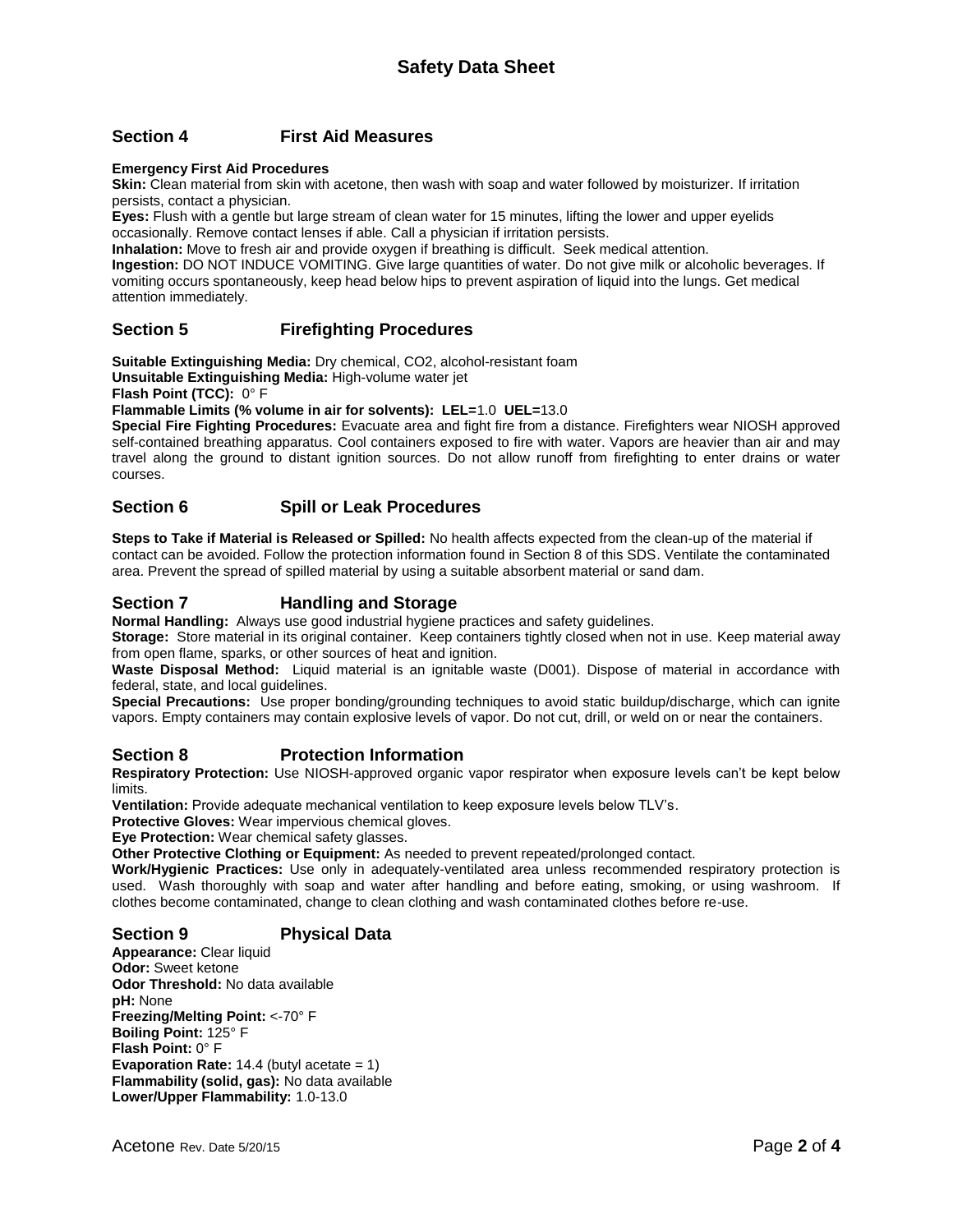# **Safety Data Sheet**

**Vapor Pressure:** 185 mm Hg at 20° C **Vapor Density:** 2.0 **Density:** 0.79 g/cc **Solubility in water:** 100.0% by weight **Partition Coefficient:** No data available **Auto-ignition Temperature:** 850° F **Decomposition temperature:** No data available **Viscosity:** Not determined

### **Section 10 Reactivity Data**

**Reactivity:** Stable **Hazardous Decomposition (Byproducts):** Carbon monoxide and carbon dioxide. **Hazardous Polymerization:** Should not occur.

**Conditions to avoid:** Prevent vapor accumulation. Avoid heat and sources of ignition. **Incompatibility (Materials to Avoid):** Strong bases, strong acids, oxidizing and reducing agents.

## **Section 11 Toxicity Data**

**Routes of Exposure:** Inhalation, Ingestion, eyes, and Skin. **Acute Toxicity Lethal Doses (ATE):**

LC50 (inhl) 50,100 mg/l LD50 (oral) 5800 mg/kg LD50 (skin) 15875 mg/kg

#### **Health Hazards:**

**Acute:** May cause eye, skin, and lung irritation. May cause drowsiness or dizziness.

**Chronic:** Prolonged and repeated exposures to high concentrations may cause liver and kidney damage. **Skin Contact:** May cause irritation and redness. Prolonged or repeated exposure can cause defatting and drying of the skin which may result in a burning sensation and a dried, cracked appearance.

**Eye Contact:** Causes redness, tearing, irritation of the eyes. Direct contact may will cause moderate eye irritation. **Inhalation:** May cause headache, nausea, dizziness, and loss of coordination. Continued inhalation may result in unconsciousnes.

**Ingestion:** May be harmful if swallowed. Aspiration of the material into the lungs can cause chemical pneumonitis, which can be fatal.

**Carcinogen:** Contains no carcinogenic components.

**Aggravation of Pre-existing Conditions:** Persons with pre-existing skin, eye, or lung disorders may be more susceptible to the effects of the substance.

#### **Section 12 Ecological Data**

**Acute Toxicity to Fish:** LL50 (96 hr) 6210 mg/L (Calculated)

**Acute Toxicity to Aquatic Invertebrates:** EL50 (48 hr) 8800 mg/L (Calculated)

**Toxicity to Aquatic Plants:** EL50 algae 7500 mg/L (Calculated)

**Toxicity to Microorganisms:** High concentrations may be harmful to sewage treatment plant microbes.

**Chronic Toxicity to Fish:** No data available

**Chronic Toxicity to Aquatic Invertebrates:** No data available

**Persistence and Degradability:** Readily biodegradable in soil and water.

**Bioaccumulation Potential:** This material is not expected to bioaccumulate.

**Mobility in the Soil:** Expected to move slowly in soil and water.

**Other Adverse Effects:** No data available.

#### **Section 13 Disposal Information**

**Waste Disposal Method:** Liquid material is an ignitable waste (D001). Dispose of material in accordance with all Federal, State, and Local regulations.

## **Section 14 Transport Information**

**For all modes: Proper Shipping Name:** PAINT RELATED MATERIAL **Hazard Class:** 3 **UN:** UN1263 **Packing Group**: PGII **Marine Pollutant:** No